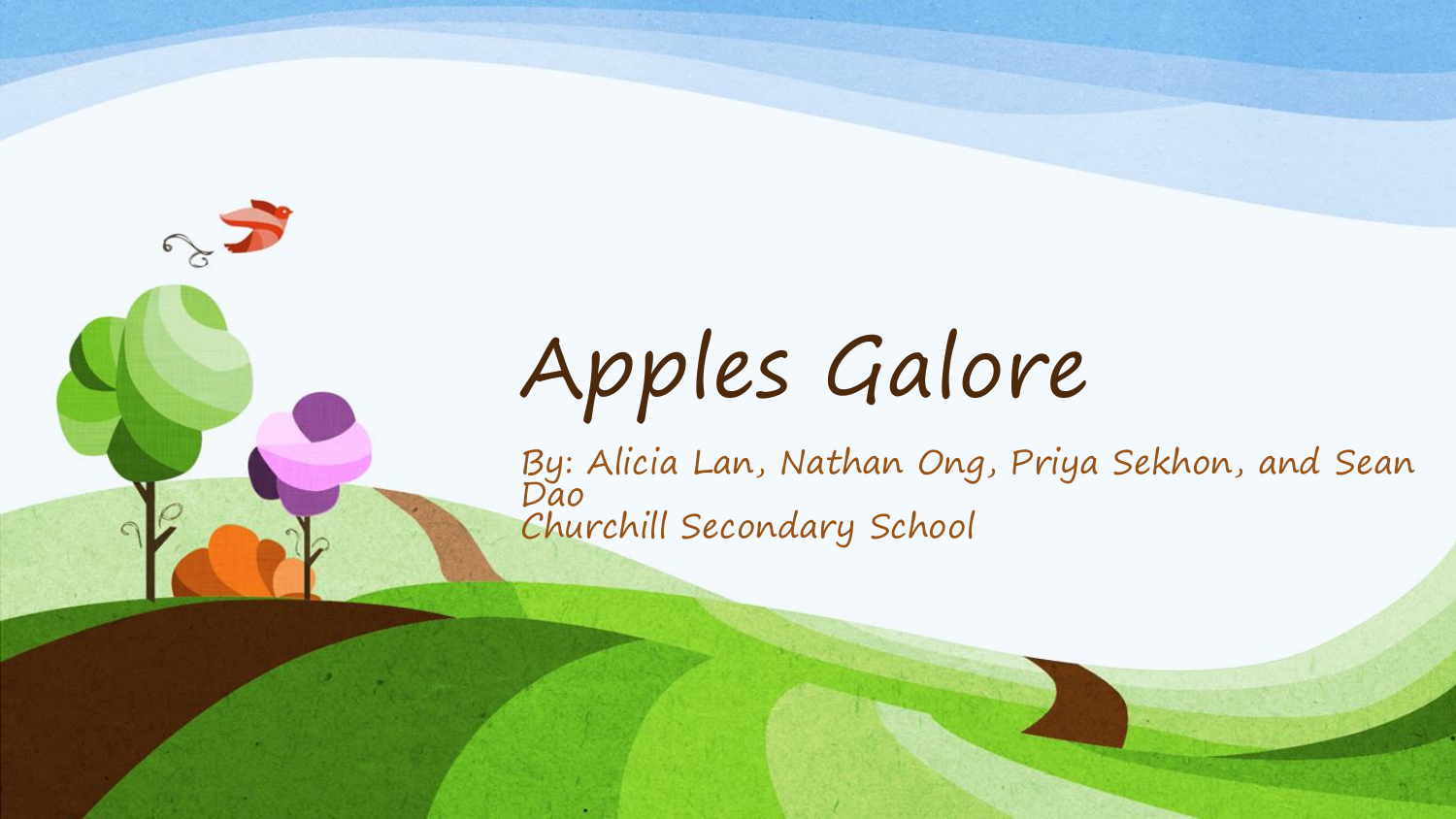#### Introduction: the Apple

What is an apple?

- An apple is the pomaceous fruit of the apple tree.
- Species: Malus domestica in the rose family (Rosaceae).
- One of the most widely cultivated tree fruits.
- Apples can be used in a variety of different ways such as pies, cakes and tarts.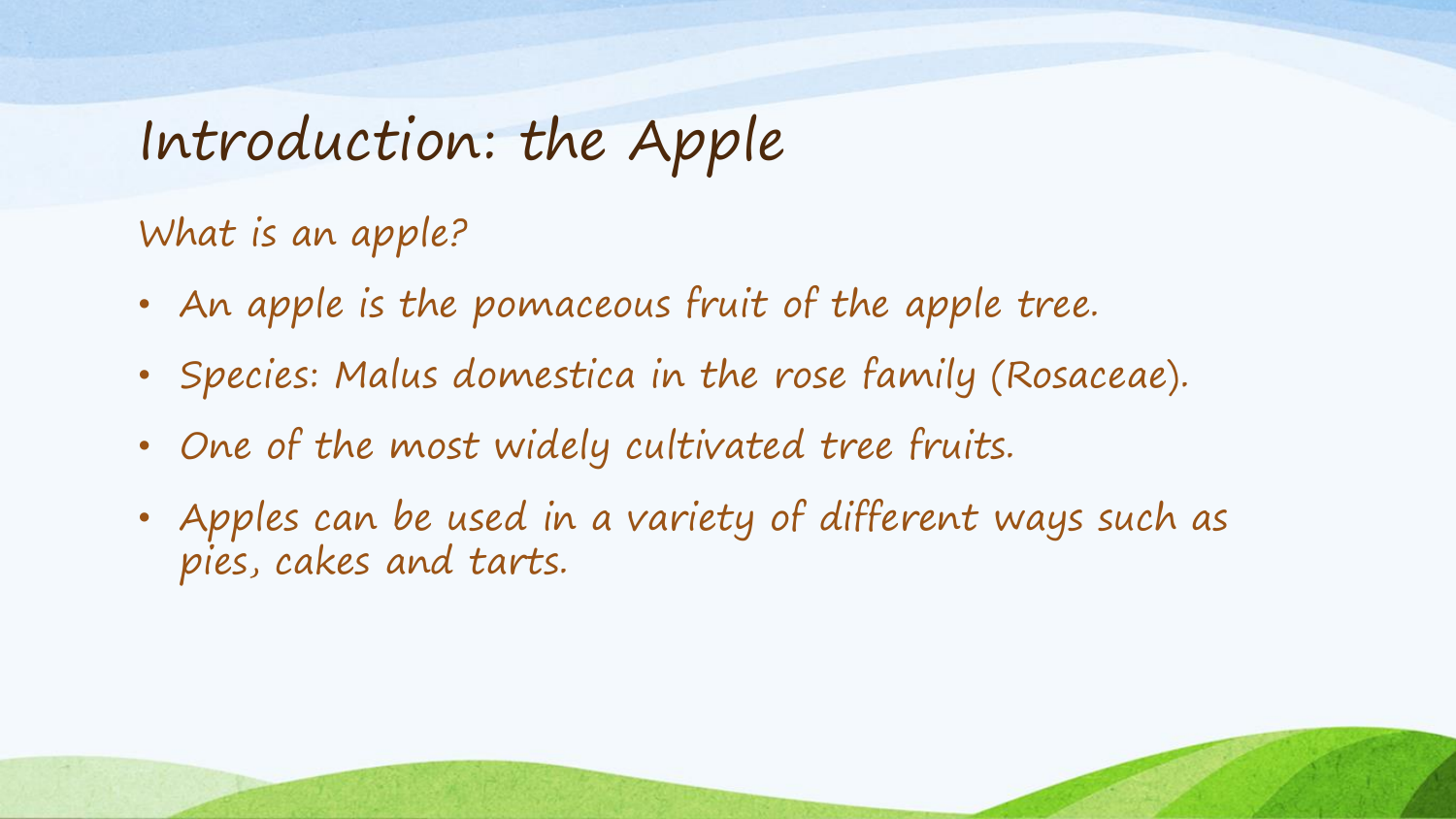#### The History of the Apple

- The original home of the apples is Kazakhstan.
- Explorer Samuel Champlain brought them to Canada in the early 17th century.
- European settlers planted apple orchards soon after they arrived.
- Grafted fruit trees came to B.C. by wagon.
- Apple trees are not grown from seeds but had to be grafted onto another tree.
- Hudson's Bay Company planted first apple tree in B.C. on Vancouver Island.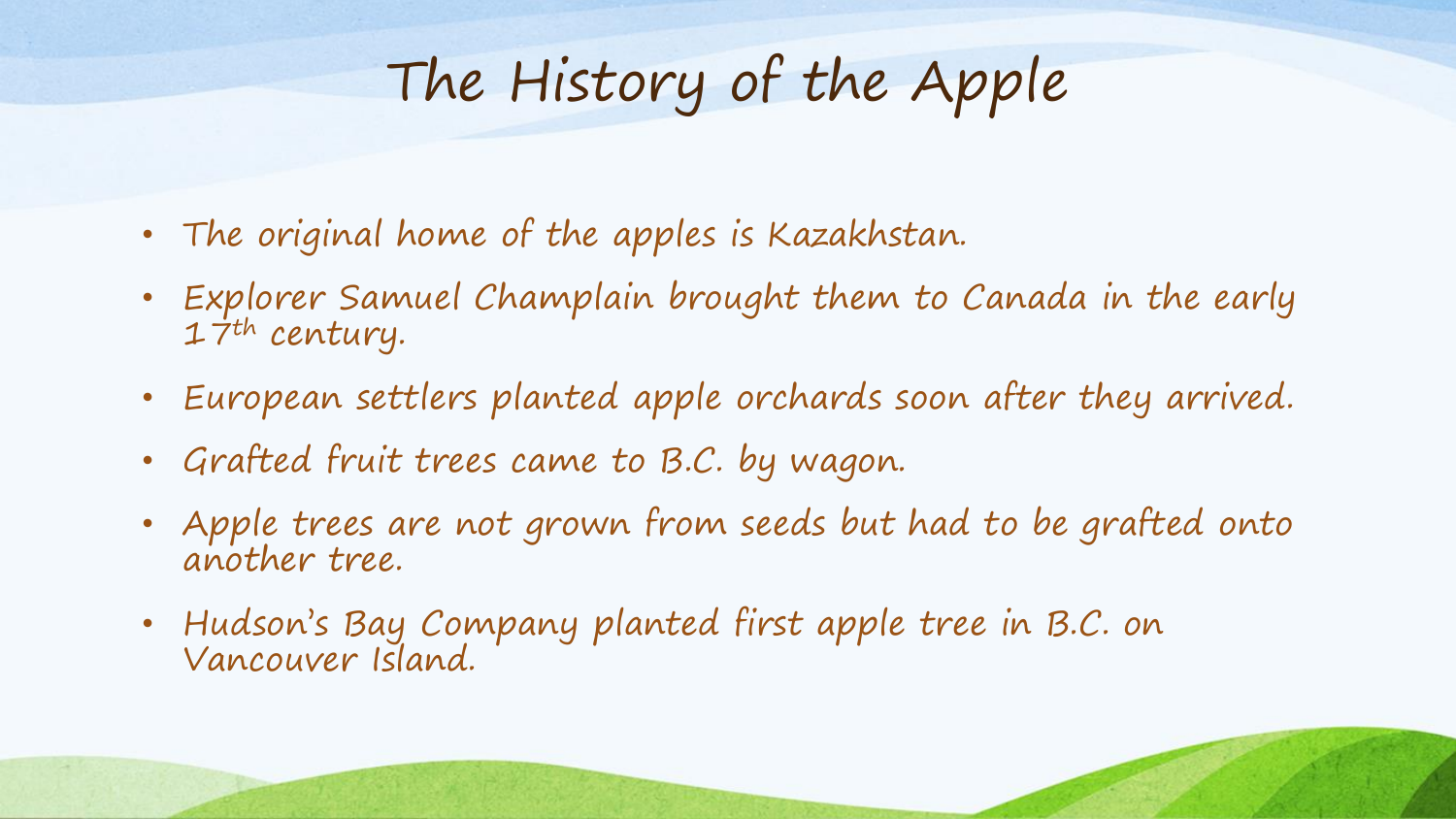#### Importance of the Apple to British Columbia.

We as Canadians have a long history of growing apples

- About 98% of B.C. apples are produced in the Okanagan-Similkameen valleys.
- BC produces about 30% of the apples grown in Canada.
- We have perfect weather here for growing apples.
- People love to eat apples.
- We have been growing them for a hundred or more years.
- Apples are also grown on Vancouver Island, the Fraser Valley and Kootenay areas.
- B.C. apples are about 80% of all B.C. tree fruit production.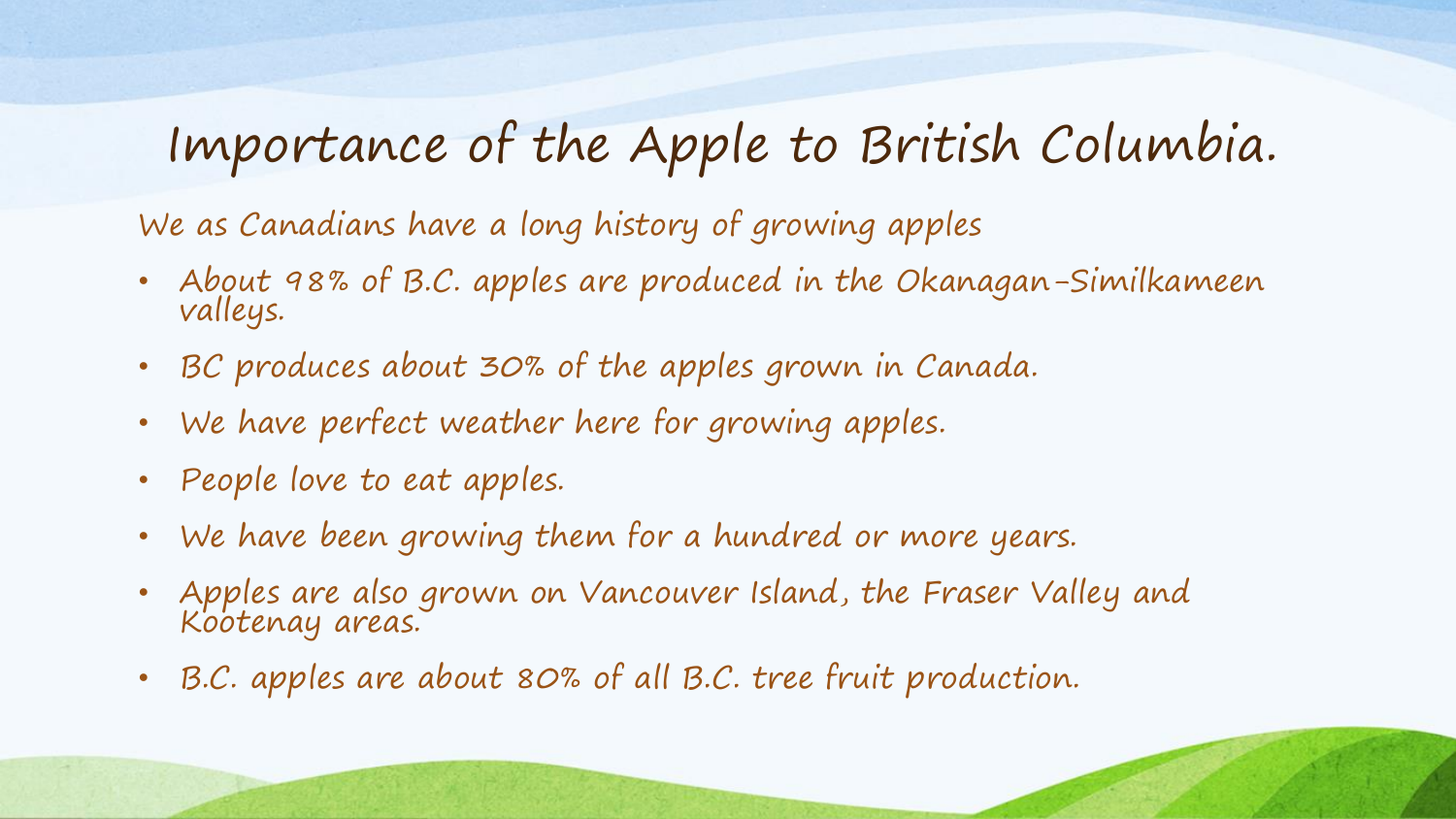#### Family, Community, & Provincial Links to BC

- 1800's
- Apples were transported to market by cart and ice barges.
- Arrival of fresh produce in Vancouver: great excitement!
- Most valuable edible crop in B.C.
- B.C. produces 27% of apples in Canada.
- Fruit basket of Canada.
- Important part of Okanagan economy and history.
- 7% of BC workforce employed in apple industry.
- Some apples, such as Granny Smith, have European herit
- Apple orchards created city of Kelowna.
- Spartan apple developed and grown in B.C.



Picture: Grafting



#### Okanagan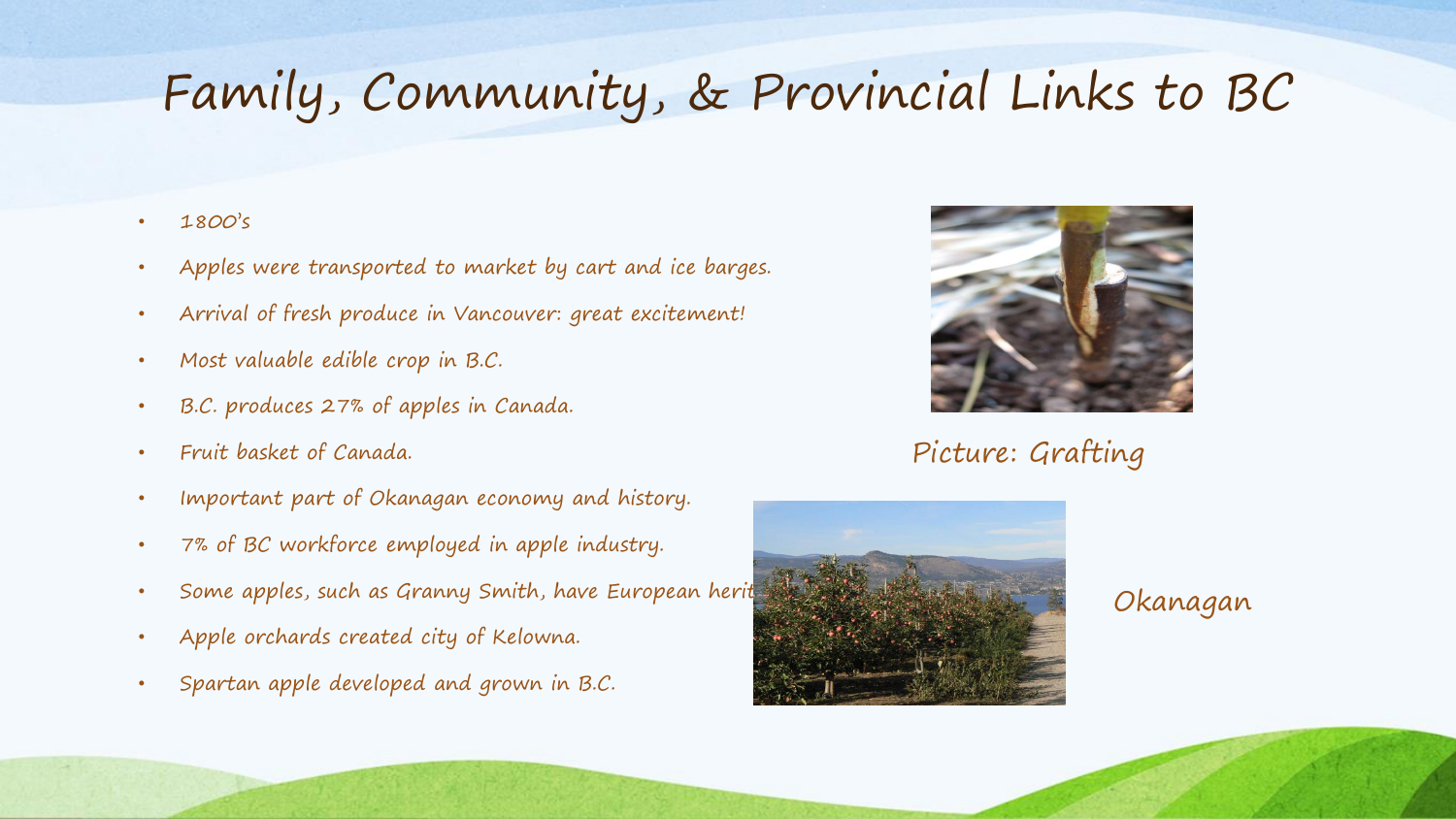# Apples in B.C.

#### Ambrosia

Salish

- Original B.C. creation
- Started with a chance seedling in a family orchard that was growing red and golden delicious apples



#### • Born in B.C.

- Raised in the Okanagan
- A cross between Splendor and Gala apples

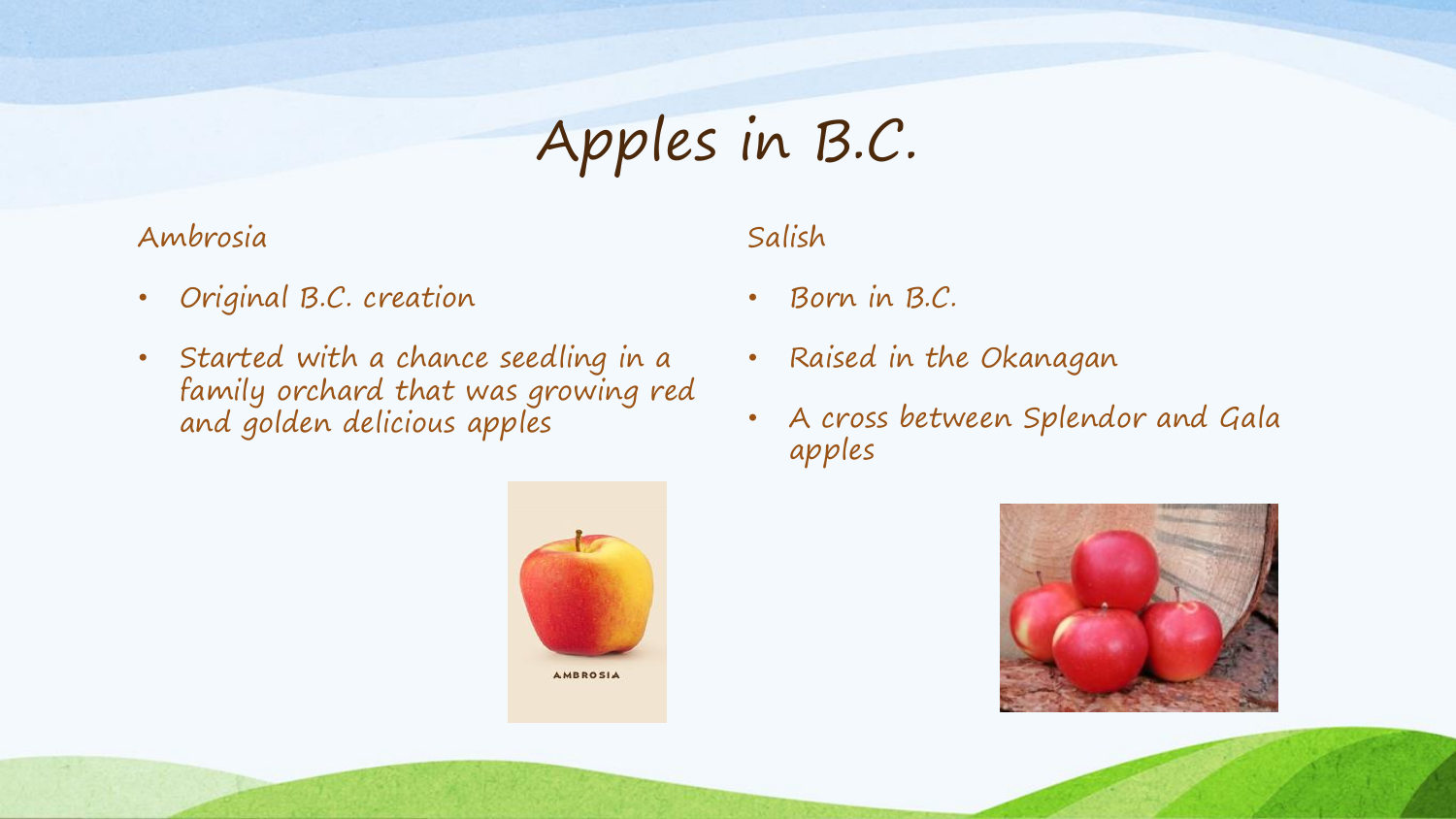# Tips on Choosing an Apple

- **1. Determine the use of the apple you are choosing**.
- Looking for an apple to eat with your sandwich? Then you want a ripe or nearly ripe apple with full color and no discoloration.
- Looking for a "baking" apple to be used in a pie or crumble? Then look for older apples that might be just past the ripe stage and slightly



- 2. **Pick up the apple, and feel for any soft areas and look for any discoloration**.
- Apples past ripeness become brown (oxidization) and feel soft or mushy.

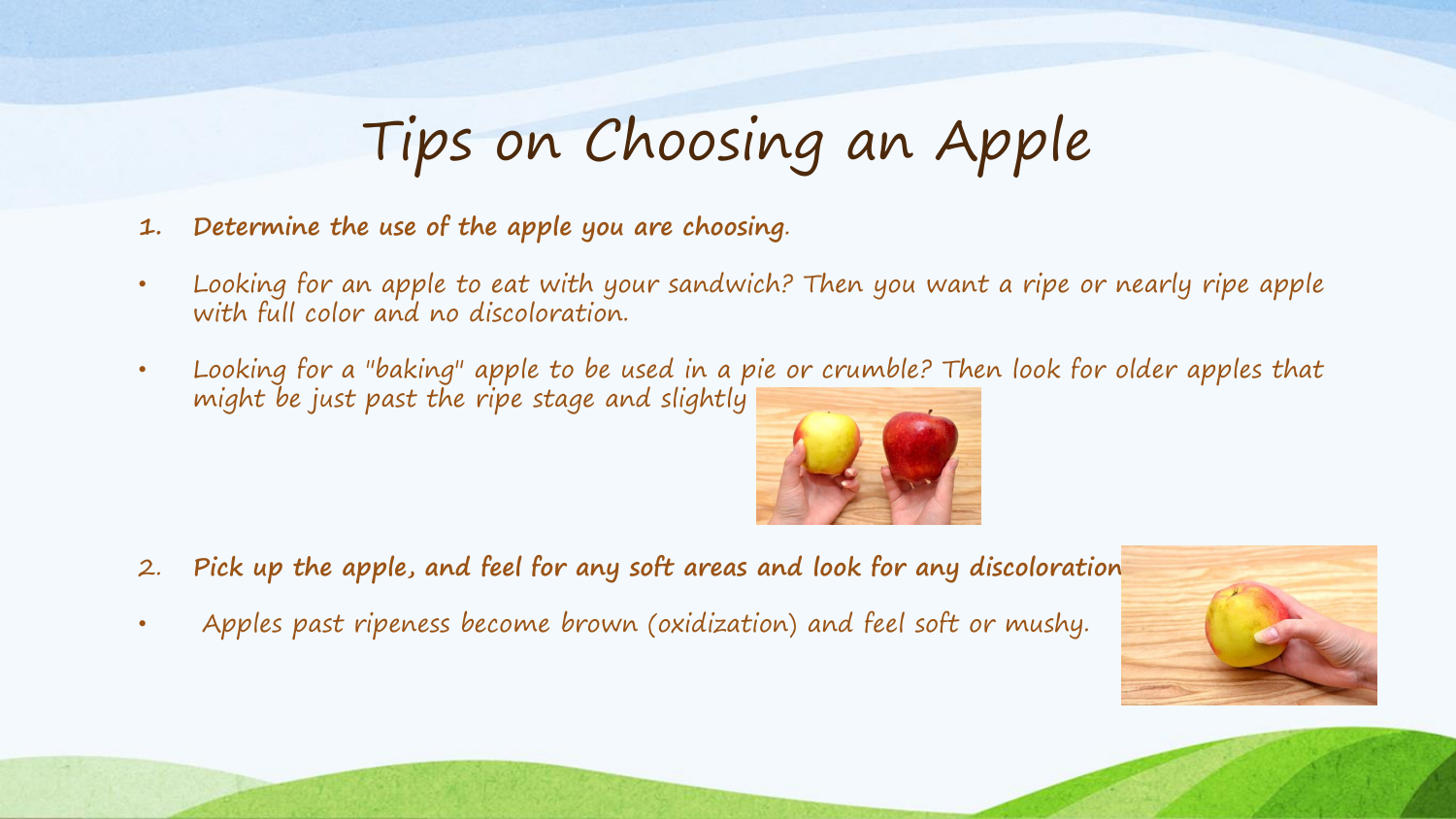# Tips on Choosing an Apple

- 3. **Look at the shape of the apple**.
- A more round apple, typical of the green variety, can be a little more flavorful than the elongated types.
- Round ones also tend to be younger, so when picked off the tree and eaten raw they can yield a more flavorful eating experience, but when cooked they can become bitter and too firm.

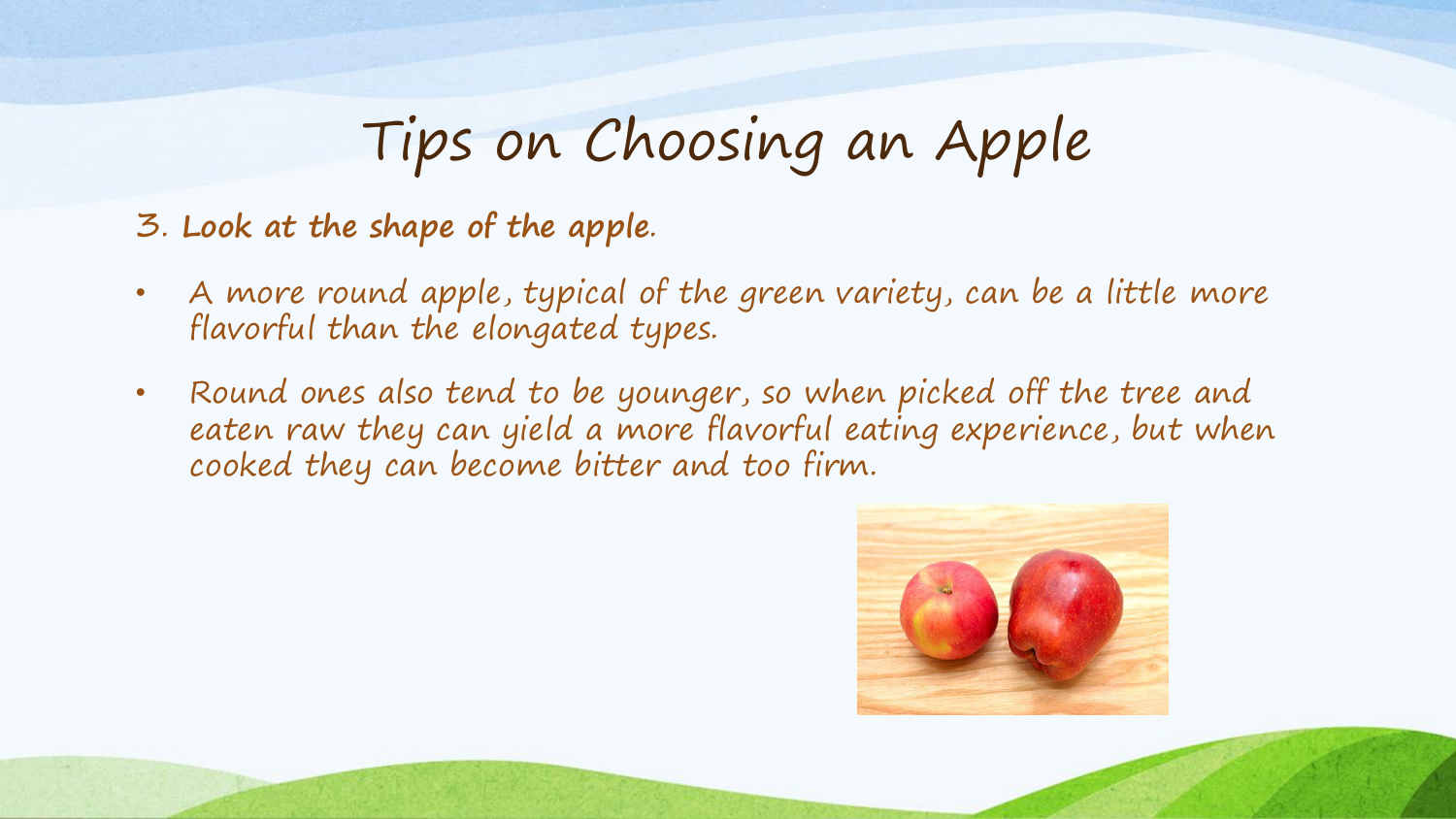#### How to Prepare an Apple

- **1. Choose a type of apple suited to your purpose**.
- Certain apple types do exceptionally well in various types of cooking.
- 2. **Prepare the apples for cooking**.
- Wash the apples and drain them well.
- Peel apples if needed for the recipe.
- Slice or core apples as needed for recipe.
- Use apples immediately after slicing to prevent browning. If using later, you can sprinkle the apple slices with lemon juice to prevent browning.
	- Add apple slices to 1 part lemon juice mixed with 3 parts water to prevent browning.
- Use sliced apples within two hours of adding to lemon water or refrigerate apple slices stored in water for later use.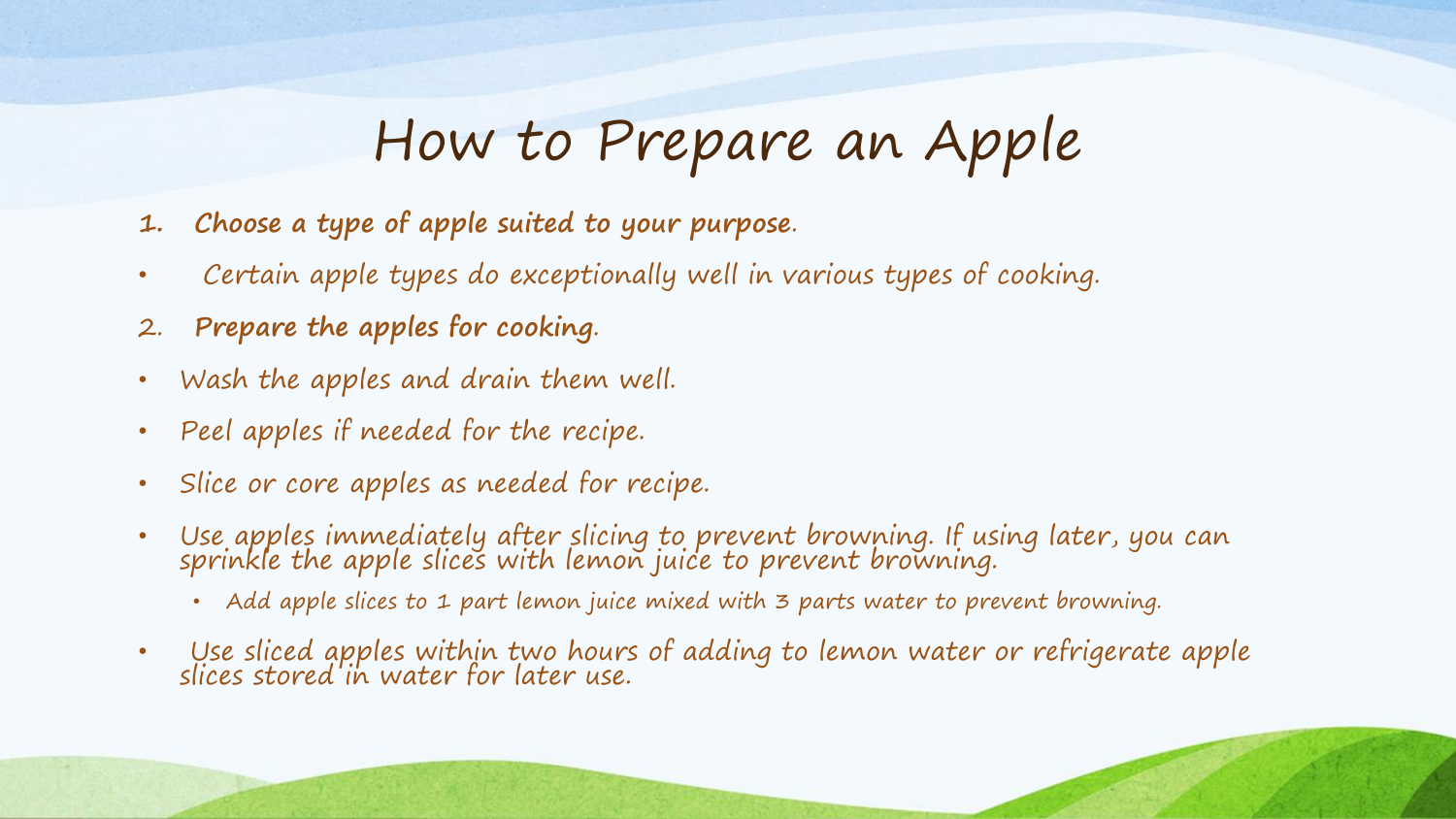#### How to Prepare an Apple: Recipe for Baked Apples

#### **Ingredients:**

- 6 large apples
- 1/2 cup sugar or honey
- 1/2 teaspoon cinnamon
- 1/2 teaspoon nutmeg
- 1/2 cup raisins, optional
- 1 tablespoon butter or margarine
- 1 cup water

#### **Instructions:**

1. Preheat oven to 375° F (190° C, 170° C in a fan oven). 2. Wash and core the apples. 3. Pare the top third of apples to prevent the apples from bursting while baking. 4. Combine the sugar or honey, cinnamon and nutmeg. Add the raisins, if you are using them. 5. Stuff the apples with the sugar or honey mixture. 6. Place the apples into a greased baking pan. 7. Pour water around the apples. 8. Baste with apple juices during baking to prevent the apples from drying out. 9. Bake apples for 40-50 minutes or until they feel tender.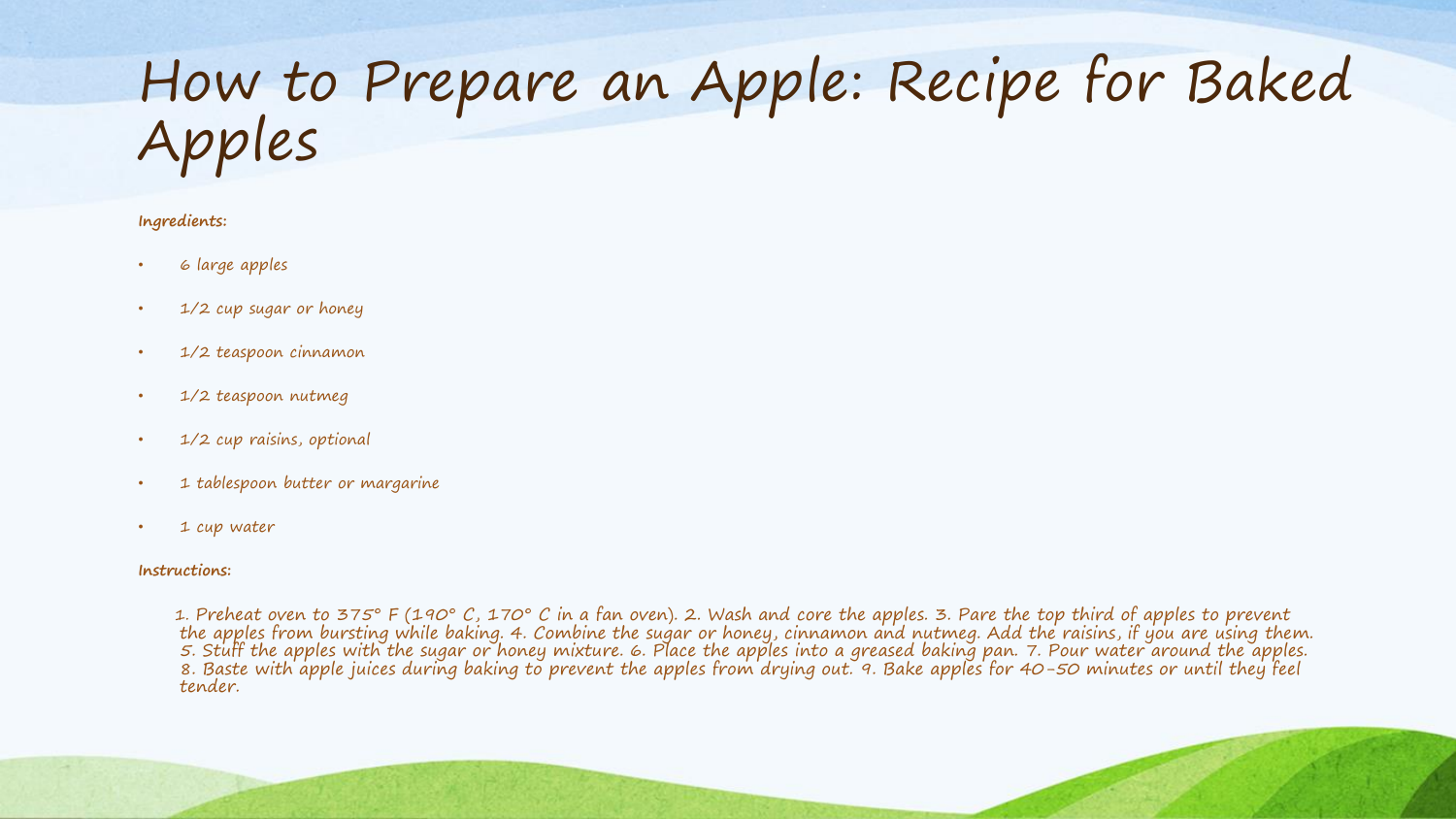#### How to Store an Apple

- **1. Store apples in a cool location, preferably in the refrigerator, away from strong flavored foods**.
- Refrigerated apples should be eaten within 4 to 6 weeks.
- **2. Freezer storage**:
- Select firm and crisp apples for freezing.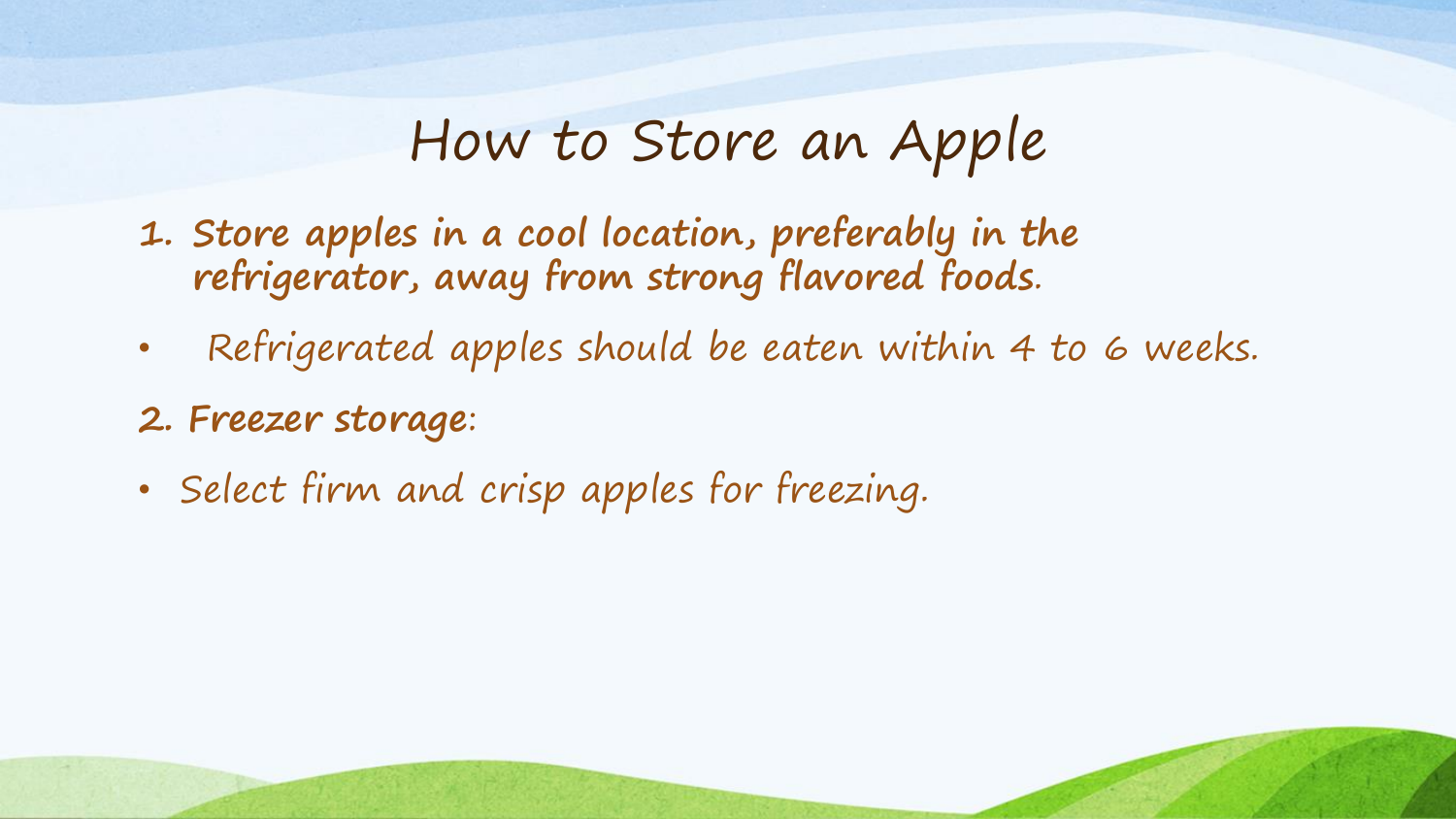# Summary of Apples

• Apples have been around for a long time and have been a very important and iconic fruit throughout history. From the middle east to the Okanagan valley, the apple has branched off into many varieties, such as the Spartan or Granny Smith apple. It has helped many communities grow into prosperous towns and cities, such as Kelowna, and has employed 7% of the BC workforce to tend to the acres of orchards where the apples grow. Apples have transformed what was once a forest into what is known today as "Canada's fruit basket".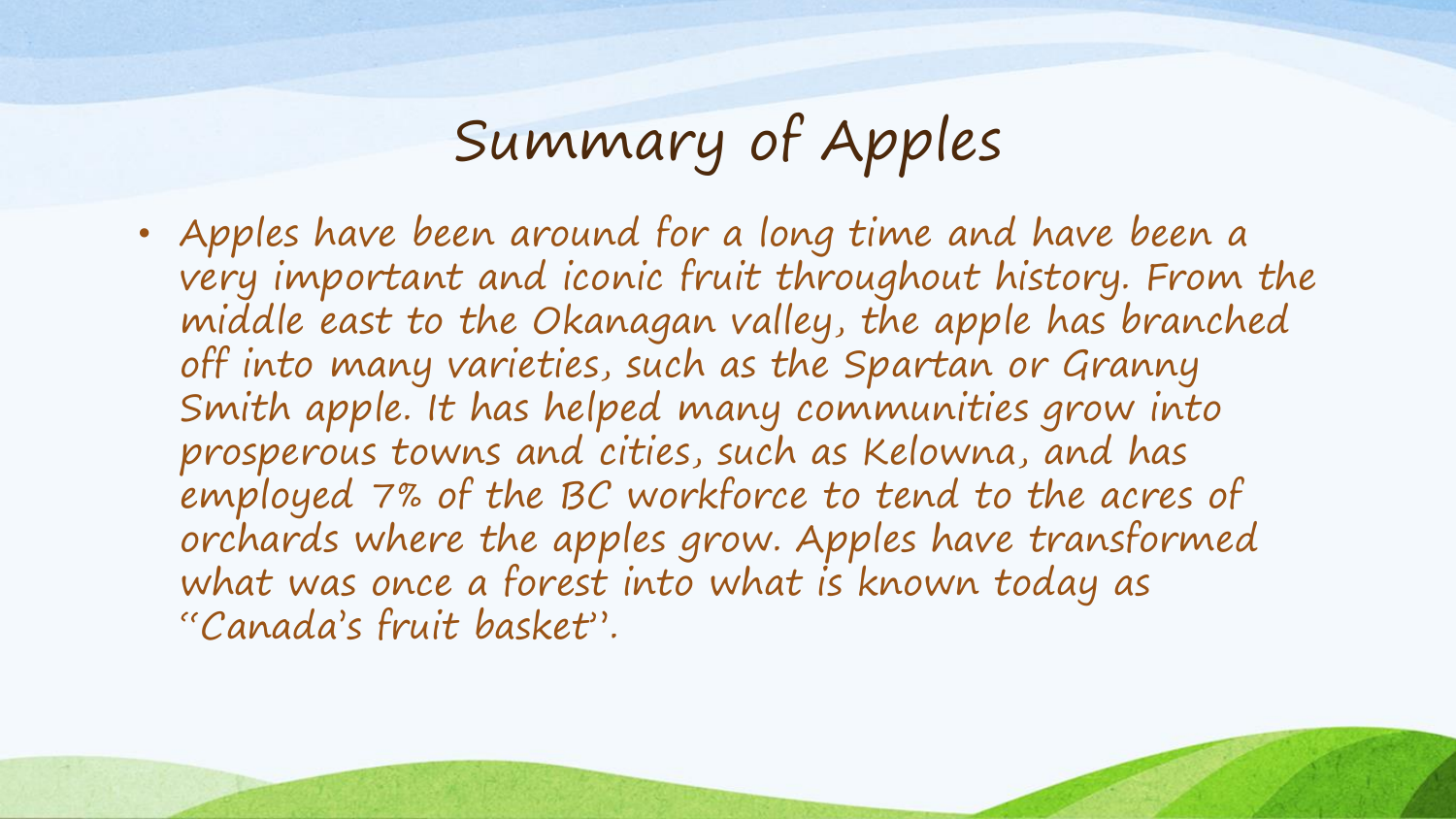# Bibliography

- "The Apple: A History of Canada's Perfect Fruit | Harvest Hastings." *Harvest Hastings | buy* local. N.p., n.d. Web. 16 Mar. 2013. <http://www.harvesthastings.ca/sustainability/news/2008/11/apple-history-canada-sperfect-fruit>.
- "Apple Wikipedia, the free encyclopedia." Wikipedia, the free encyclopedia. N.p., n.d. Web. 18 Mar. 2013. <http://en.wikipedia.org/wiki/Apple>.
- Growing., 1900 the Okanagan had over 1 million fruit trees. "Okanagan Fruit BC History Of Fruit Growing, Sun-Rype Canada." Okanagan Vacation: Paradise In British Columbia Canada . N.p., n.d. Web. I'8 Mar. 2013. <http://www.okanaganvacationguide.com/okanagan-fruit.html>.
- " Global BC | Okanagan apples finally hit the shelves." *Global BC*. N.p., n.d. Web. 20 Mar. 2013. <http://www.globaltvbc.com/okanagan+apple
- "New "Salish" apple variety in BC | News1130." News1130 | Vancouver Breaking News, Traffic and Weather. N.p., n.d. Web. 20 Mar. 2013. <http://www.news1130.com/2012/10/13/new-salish-apple-variety-unveiled-in-bc/>.